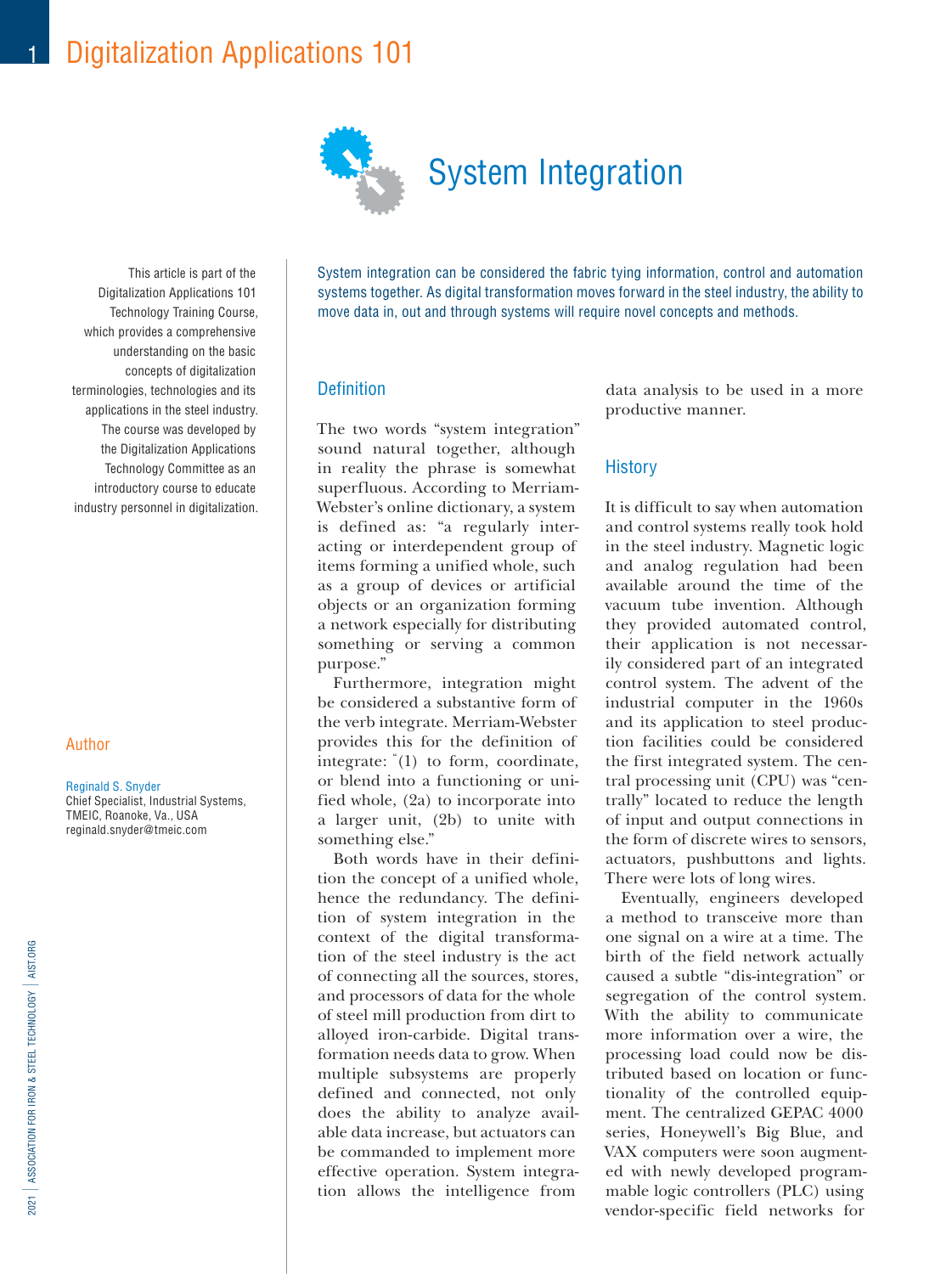aggregation of sensors and actuators. Initially, the communication between these PLCs was sparse to none. They were operating independently with small bandwidth connections to the central computer(s). The combination of CPUs and distributed PLCs were the operational technology of the day.

In parallel with the changes in the mill motor and computer rooms, the business and enterprise side of larger steel facilities were experiencing their own evolution in computerization. Large corporate-level data centers were connected remotely to business unit and enterprise-level terminals using telephone lines and long-haul modem technology of the day. Eventually, as the availability and practicality of the personal computer advanced, the remote terminals connected to large mainframes were supplanted with desktop personal computers, although they were still connected together with phone lines and long-haul modems. That was the informational technology of the day.

*Steel industry system architectural levels.1,20*

#### **Technologies**

Technological Framework — Present systems are somewhat reminiscent of those from the past. The basic components are still there. To help manage these systems, they are often associated with system architectural levels. The levels were created, to a certain degree, with respect to the type of work performed, volume of data, and communication latency or cycle time at each level. Fig. 1 represents this concept. Surprisingly, the equipment/technology applied at each level provides features that maximize the efficiency of the work performed, transfer of data and cycle time. The effectiveness of horizontal communication, within the architectural level, exceeds the ability to share information vertically by design.

Digital transformation requires information from all the levels. Although there is segregation of equipment and processes between each level, the separation

Figure 1Work Scope: Enterprise System, Company-Wide Logistics, Long-Term Planning, Customer Inferface Volume of Data: Large Files, Large Databases 4个文3个文之介,1 Communication Latency: Hours-Minutes Work Scope: Business System, Plant-Wide Material Tracking, Primary Data Repository, Quality Assurance Volume of Data: Large Files, Large Databases Communication Latency: Minutes-Seconds Work Scope: Supervisory Functions, Process Modeling, Human-Machine Interface, Reference Distribution Volume of Data: Large Files, Messages Communication Latency: Seconds-Milliseconds Work Scope: Direct Process Control, Loop Regulation, Automatic Sequencing, Discrete Human Interface Volume of Data: Process Variables, Control Bits Communication Latency: Milliseconds Work Scope: Sensors, Actuators, Drives, Field I/O Volume of Data: Process Variables, Control Bits Communication Latency: Milliseconds

ASSOCIATION FOR IRON & STEEL TECHNOLOGY AIST.ORG

2021 I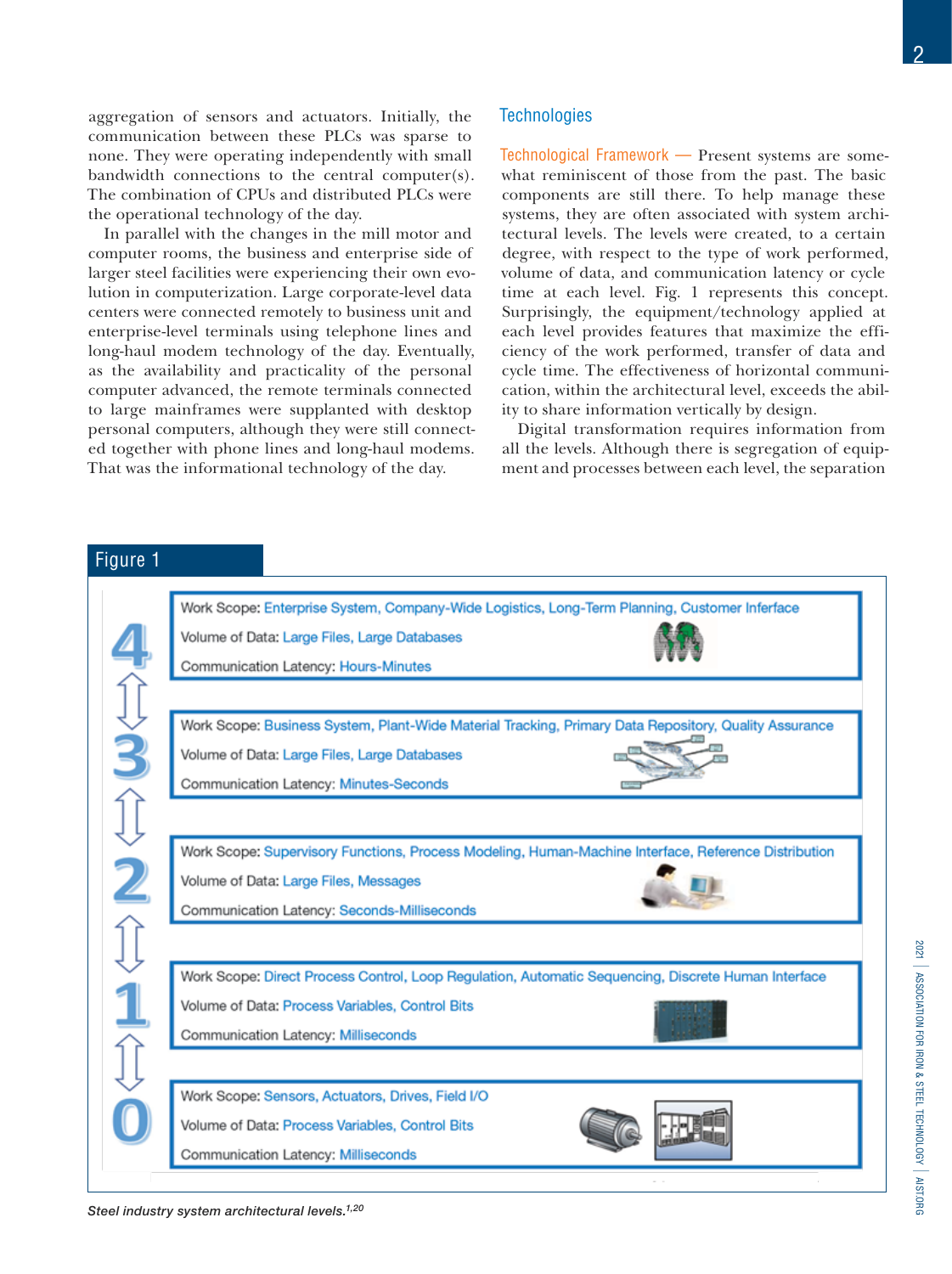## 3 Digitalization Applications 101



*Steel industry functional levels.*

provides some benefits to safe and effective acquisition of data. The logical separation between the levels enables security procedures to authenticate access to data sources and critical processes. At the levels close to the physical steel process, there are thousands of signals collected at millisecond rates. From the lower levels, edge processing and compression for the unique type of data at any particular level reduces storage and bandwidth requirements before the transfer to data stores.

There is also intangible segregation in systems imposed by management philosophy. Many steel producers employing the system level architecture assign levels 3 and 4 to the information technology (IT) realm while levels 0, 1 and 2 are under the purview of operational technology (OT). These groups are from different schools of thought related to the integration of equipment and data, whereby digital transformation will be a disrupter.

Supportive Technology  $-$  At each level, the work scope or processing requirements are similar. This is part of what defines a level. Unfortunately, the equipment and communication method within the level may not share the same similarity. This could be due to growth, obsolescence, added functionality or new

ownership strategy. As new equipment and communication methods are added or replaced, there is a need to integrate within the same level and potentially a level above or below. Historical differences in vendor philosophy have led to difficulty in the integration of new equipment.

The evolution of ethernet technology along with standardized protocols have been very beneficial to industrial system integration. Ethernet is a medium upon which many different communication protocols propagate. The different protocols can coexist on the same twisted pair, fiber or radio wave concurrently. All of the protocols can share the ethernet medium to the limits of available bandwidth.

The perception of non-deterministic communication in older ethernet networks has diminished with availability of increased bandwidth and real-time ethernet protocols. Time-synchronized networks down to microseconds are now being implemented.

The Internet of Things has progressed to industrial I/O, sensor and equipment vendors. Their market increases when more users can plug in their products. Vendor proprietary networks have moved toward industry-standard media with published industrywide protocols. Industrial system providers have also developed gateways<sup>3</sup> for older communication